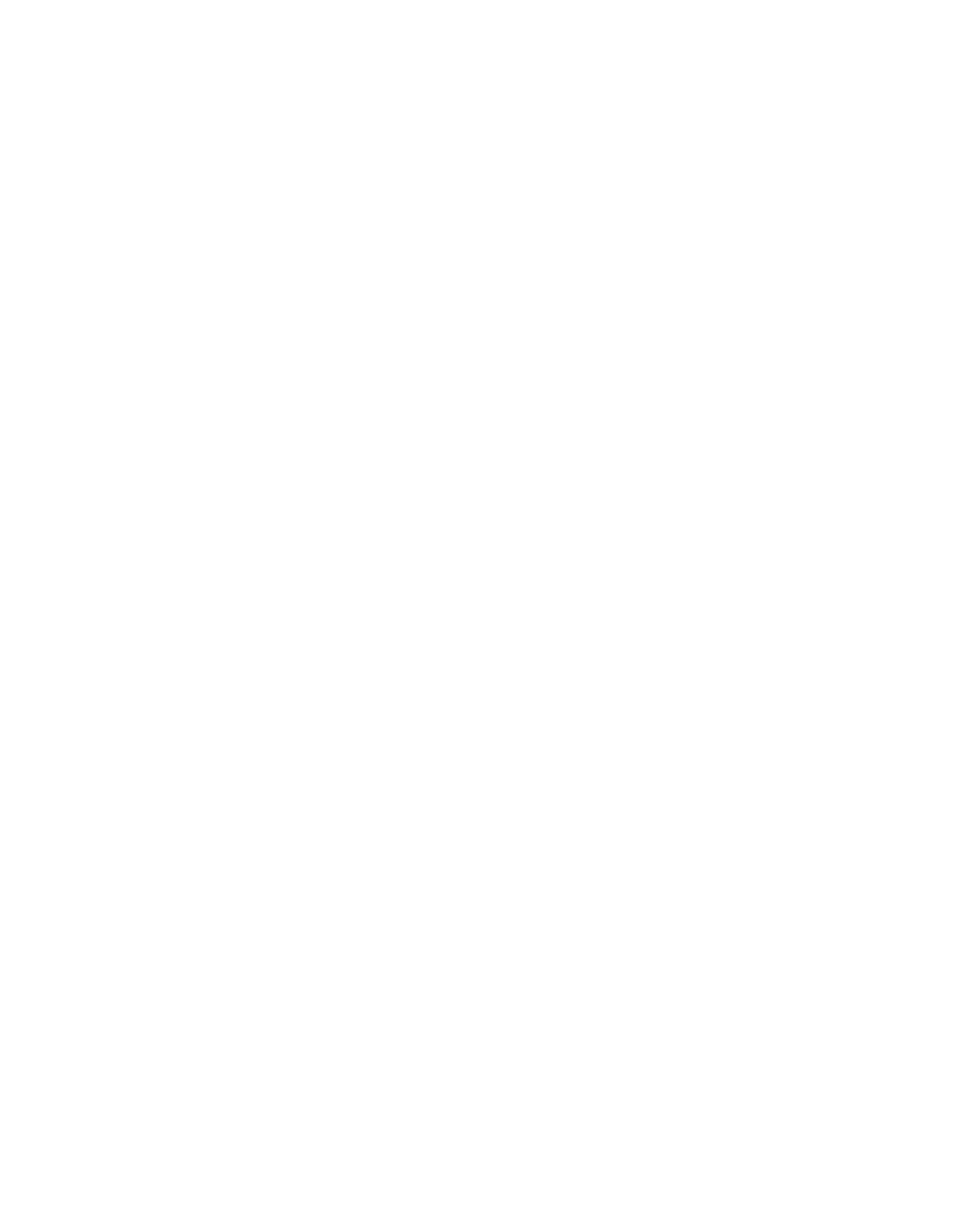#### **THE PREVENTION OF ABUSE AND NEGLECT IN ONTARIO LONG-TERM CARE HOMES\***

## **Mandatory Reporting of Elder Abuse in Canada**

Canadian criminal law does not mandate the reporting of elder abuse on a national basis. The *Criminal Code*<sup>1</sup> does not explicitly define "elder abuse" as a discrete crime, nor does it provide any legal mechanism or requirement for the reporting of abuse. Elder abuse, when it forms the substance of a criminal offence, may be reported to a law enforcement agency at the discretion of the reporter, as with any other crime.

 Despite the absence of any federal mandatory reporting of elder abuse, some Canadian provinces have adopted provincial mandatory reporting laws. Some provinces, such as Nova Scotia, have adopted forms of adult protection legislation that call for the mandatory reporting of the abuse of elderly and other vulnerable adults.<sup>2</sup> Most other provinces and territories, with some exceptions, require by law or government policy the mandatory reporting of the abuse of residents of nursing homes and other similar care facilities. $3$  In each case, the nature of the mandatory report is not to the police or any other law enforcement agency, but to a bureaucrat somewhere within the community-services or healthcare system.

 Therefore, in Ontario, mandatory reporting of elder abuse does not exist outside of long-term care homes. Recent changes to the law that governs longterm care homes in Ontario have strengthened measures designed to prevent the abuse and neglect of long-term care residents, and have expanded the mandatory reporting of abuse in long-term care homes in a way that now includes mandatory police reports. The changes in the law have caused some transitional issues that are problematic for all stakeholders and have not yet been resolved. While the theme of the prevention of abuse is desirable, there are

<u>.</u>

<sup>\*</sup> © Graham Webb, LL.B., LL.M., Staff Litigation Lawyer, Advocacy Centre for the Elderly, 701-2 Carlton St., Toronto, ON, Canada M5B 1J3.

<sup>1</sup> Criminal Code, R.S.C., 1985, c. C-46.

 $2$  See e.g.: (Nova Scotia) Adult Protection Act, R.S., c. 2.

 $3$  See e.g.: (Ontario) Long-Term Care Homes Act, infra note 11.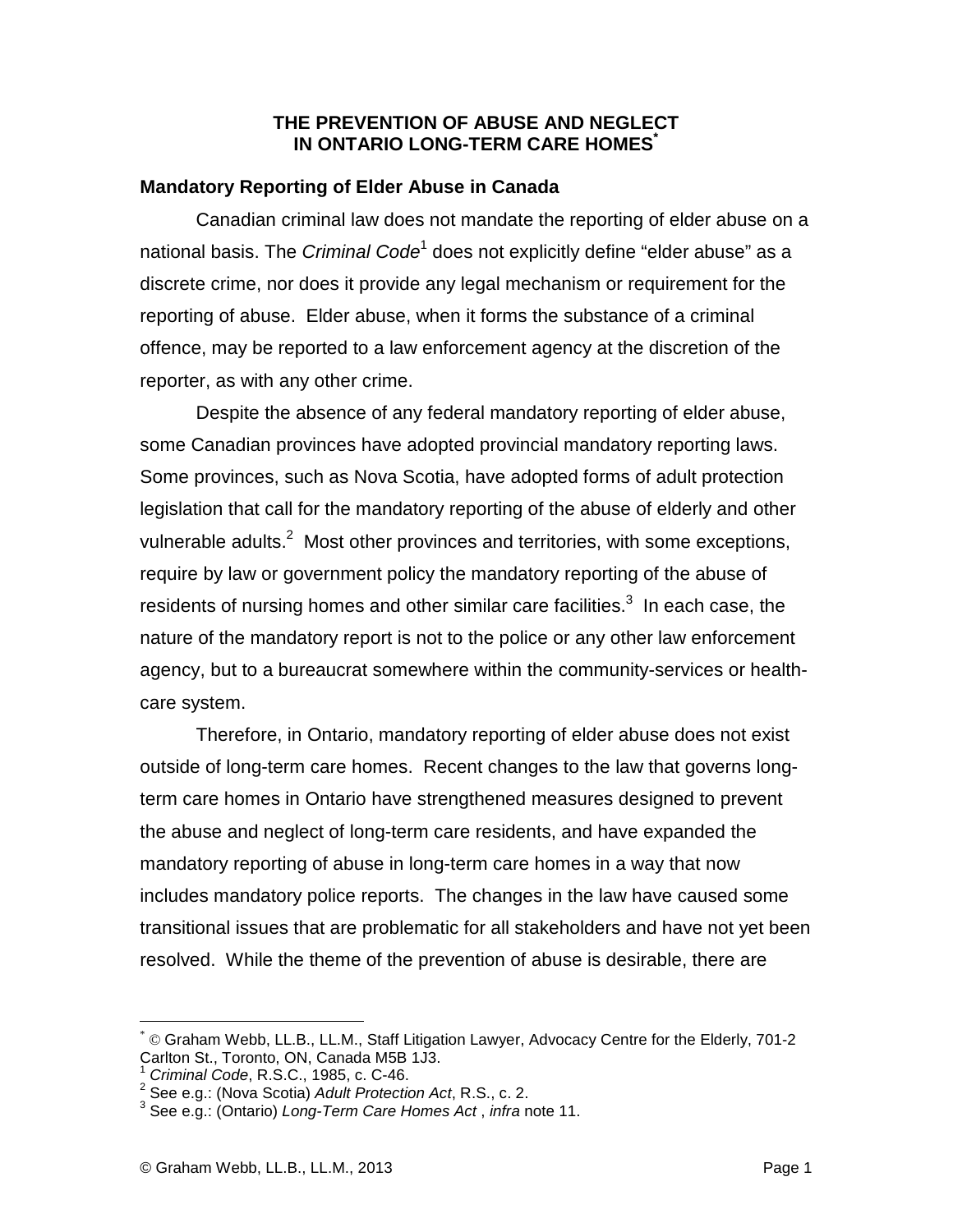some rather bumpy transitional issues that will require the time, attention and training of long-term care staff, police and other service providers.

#### **Adult Guardianship Law in Ontario and the Prevention of Abuse**

 Even though Ontario does not have a general mandatory reporting obligation of elder abuse, it does have strong community-based measures for the prevention of abuse of mentally incapable adults of all ages. As with all other Canadian provinces and territories, Ontario has a publicly appointed Public Guardian and Trustee that performs adult guardianship functions. The Office of the Public Guardian and Trustee [the "OPGT"] has the legal duty to initiate a guardianship investigation where it receives information alleging that a person is not mentally capable of managing property or making personal-care decisions, and as a result of that incapacity serious adverse effects are occurring or are likely to occur.<sup>4</sup> It is therefore permissible, but not mandatory, for individuals to make reports to the OPGT to initiate the guardianship investigation of an allegedly mentally incapable adult. This law applies to all adults physically present in Ontario, including long-term care home residents.

 The OPGT has very wide-ranging investigative powers in the course of a guardianship investigation. It may obtain an order for the assessment of an allegedly incapable person, including the right of entry to the person's home and requiring the person to attend any place for the purpose of the assessment.  $5$  It may obtain an order authorizing the apprehension and detention of the allegedly incapable person, with the assistance of the police, for the purposes of an assessment, $6$  and an order restraining anyone else from restraining or hindering the assessment.<sup>7</sup>

The OPGT has other investigative powers in the course of a guardianship investigation that resemble and exceed those of the police in the course of a criminal investigation. It has a statutory right of access to certain forms of

<sup>&</sup>lt;u>\_</u><br><sup>4</sup> Substitute Decisions Act ["SDA"], S.O. 1992, c. 30, ss. 27 and 62.<br><sup>5</sup> Ibid., s. 79.

 $^6$  *Ibid.,* s. 81.

 $<sup>7</sup>$  Ibid., s. 80</sup>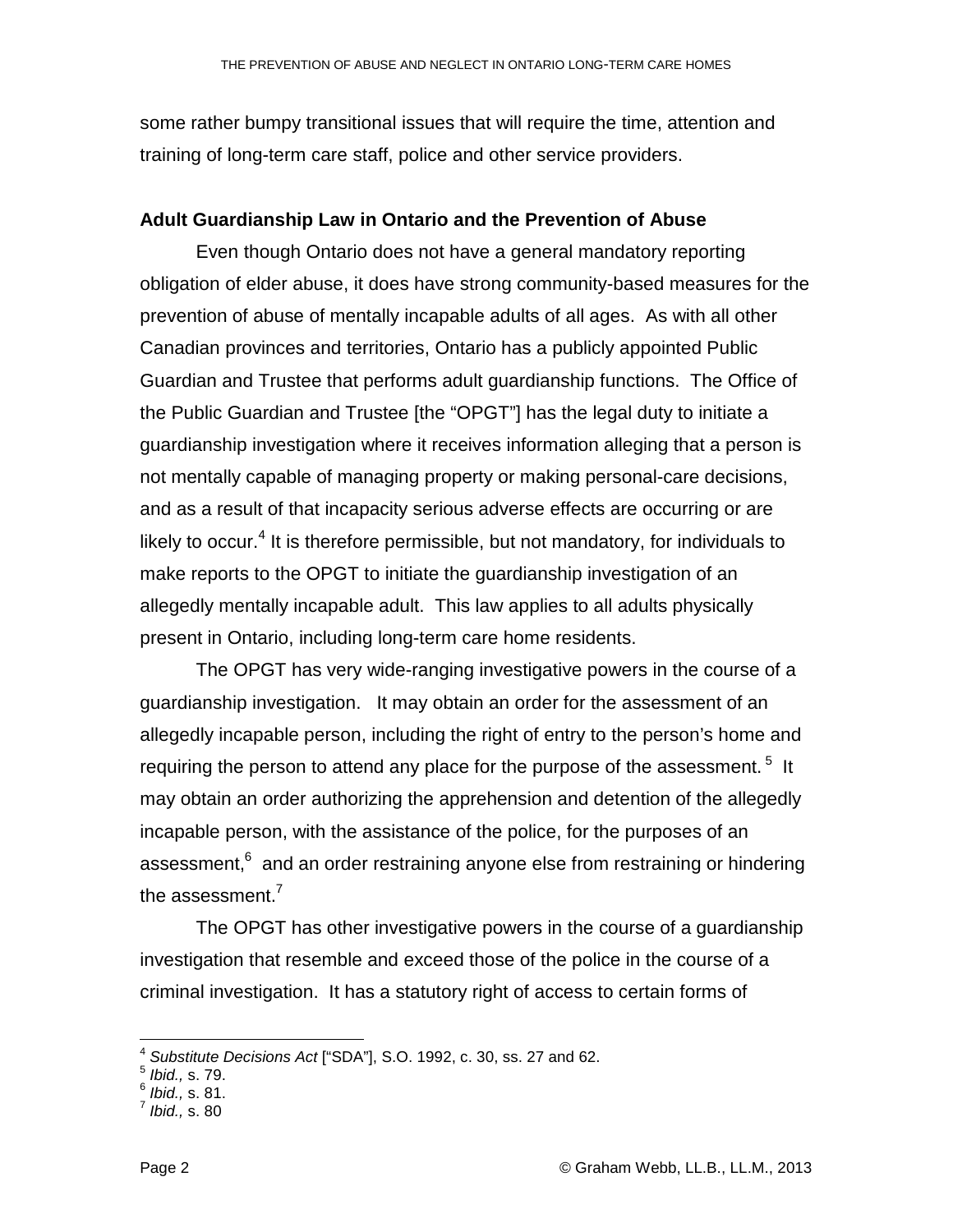premises without a warrant, and can obtain a warrant for entry for all other premises.<sup>8</sup> It has a statutory right of access to documents, including health, banking and other financial documents without a warrant, and it can also obtain a warrant for access to any other documents required for a guardianship investigation.<sup>9</sup>

If necessary, as a result of a guardianship investigation, the OPGT may take other actions, including court proceedings, to become the person's temporary or permanent court-appointed guardian of property and of the person.<sup>10</sup>

These are very intrusive and wide-ranging powers designed to prevent the abuse and neglect of mentally incapable adults of all ages and in all living situations.

# **Ontario's New Long-Term Care Homes Act, 2007**

 Long-term care homes in Ontario consist of private nursing homes and non-profit homes for the aged that are mainly operated by municipalities and charitable institutions. All long-term care homes are publicly-funded health-care facilities in respect of which eligibility for admission is determined according to health-care criteria. Basic long-term care rates are geared to income (without encroachment on assets) such that anyone who qualifies for admission to longterm care can afford to live there without disposing of their assets. Importantly, a long-term care home is a health-care facility that is legally required to provide for all of the long-term care needs of its residents.

Ontario is Canada's largest province, with over ten million residents. It has more than 500 long-term care homes, and more than 70,000 long-term care residents. The demand for long-term care has dramatically increased with our ageing population, even more so than the supply of long-term care beds. As a result, long-term care residents are generally older and with higher care needs than ever before. A very high proportion of long-term care residents have some

 $\frac{1}{8}$  Ibid., s. 82.

 $^9$  Ibid., s. 83.

 $10$  *lbid.*, ss. 22, 27(3.1), 55 and 62 (3.1).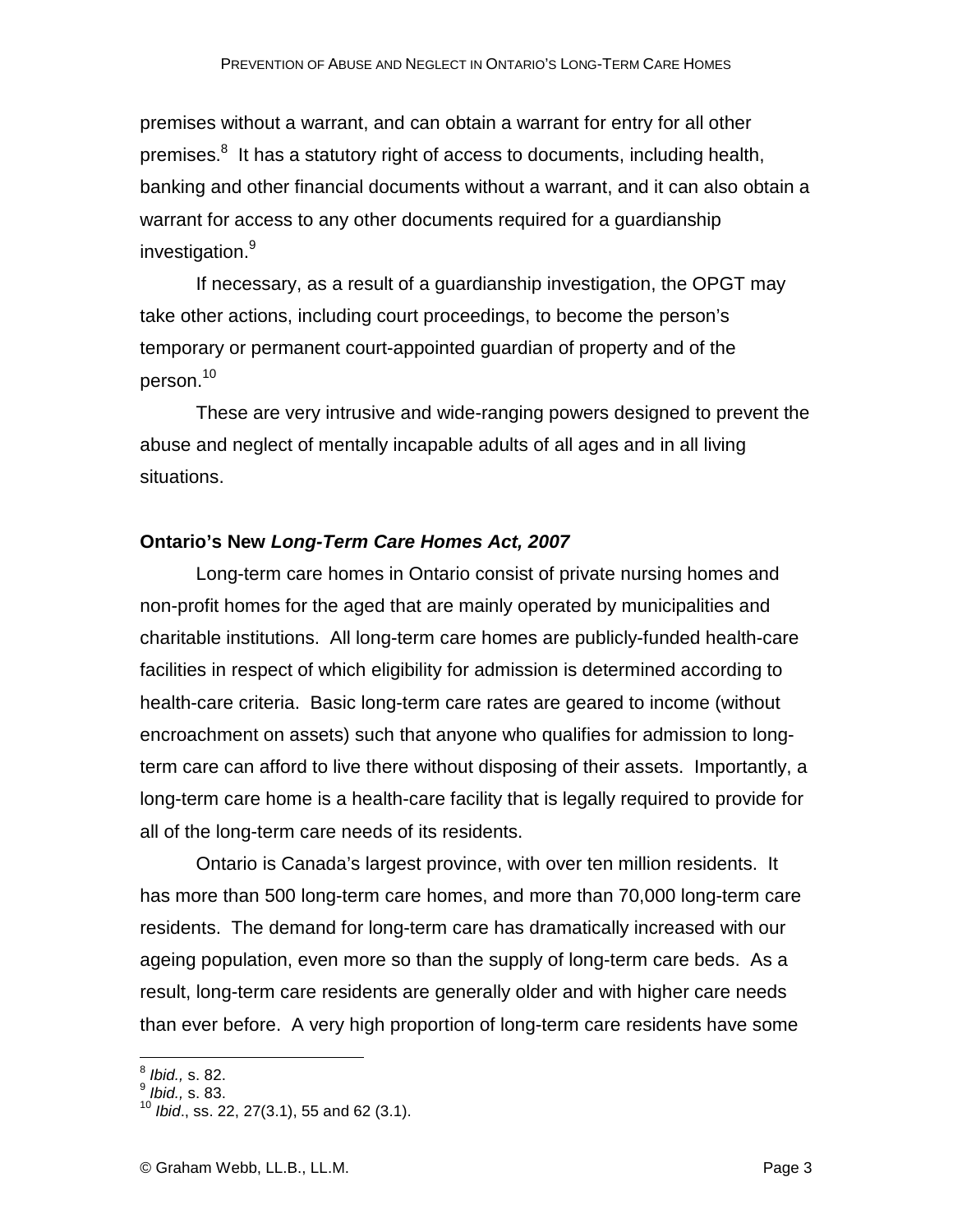form of cognitive impairment, and with few exceptions all have care needs that can't be met in the community. Long-term care residents are among the most vulnerable members of Ontario society.

With the heightened vulnerability of long-term care residents prominently covered by the media and very much in the public eye, the Government of Ontario enacted a new Long-Term Care Homes Act that took effect on July 1,  $2010$ .<sup>11</sup> The new Act carries over some important protections that have long been in effect for long-term care residents, and creates some new protections against abuse and neglect that in some ways change the ground rules for the operation of long-term care homes. Among these long-standing and new measures are strong statements of principles that denounce abuse and neglect; the screening, orientation and training of long-term care home staff and volunteers; zero-tolerance of abuse and neglect; measures addressing responsive behaviours; the provision of specialized units; the mandatory reporting of abuse and neglect; and whistle-blowing protection. The implementation of some of these measures have caused predictable spill-over effects for long-term care residents, their families and loved ones, and for the administration of justice including the courts and the police.

#### **Statements of Principle**

 As with previous legislation, the Long-Term Care Homes Act contains very strong statements of principle that support residents' rights and denounce all forms of abuse and neglect. These consist of a "fundamental principle", the continuation of a statutory Residents' Bill of Rights, and the new requirement of a mission statement that must be developed and operationally implemented in each home.

 The fundamental principle of the Long-Term Care Homes Act is that a long-term care home "is primarily the home of its residents and is to be operated so that it is a place where they may live with dignity and in security, safety and comfort and have their physical, psychological, social, spiritual and cultural needs

 $\overline{a}$ <sup>11</sup> Long-Term Care Homes Act ["LTCHA"], S.O. 2007, c. 8.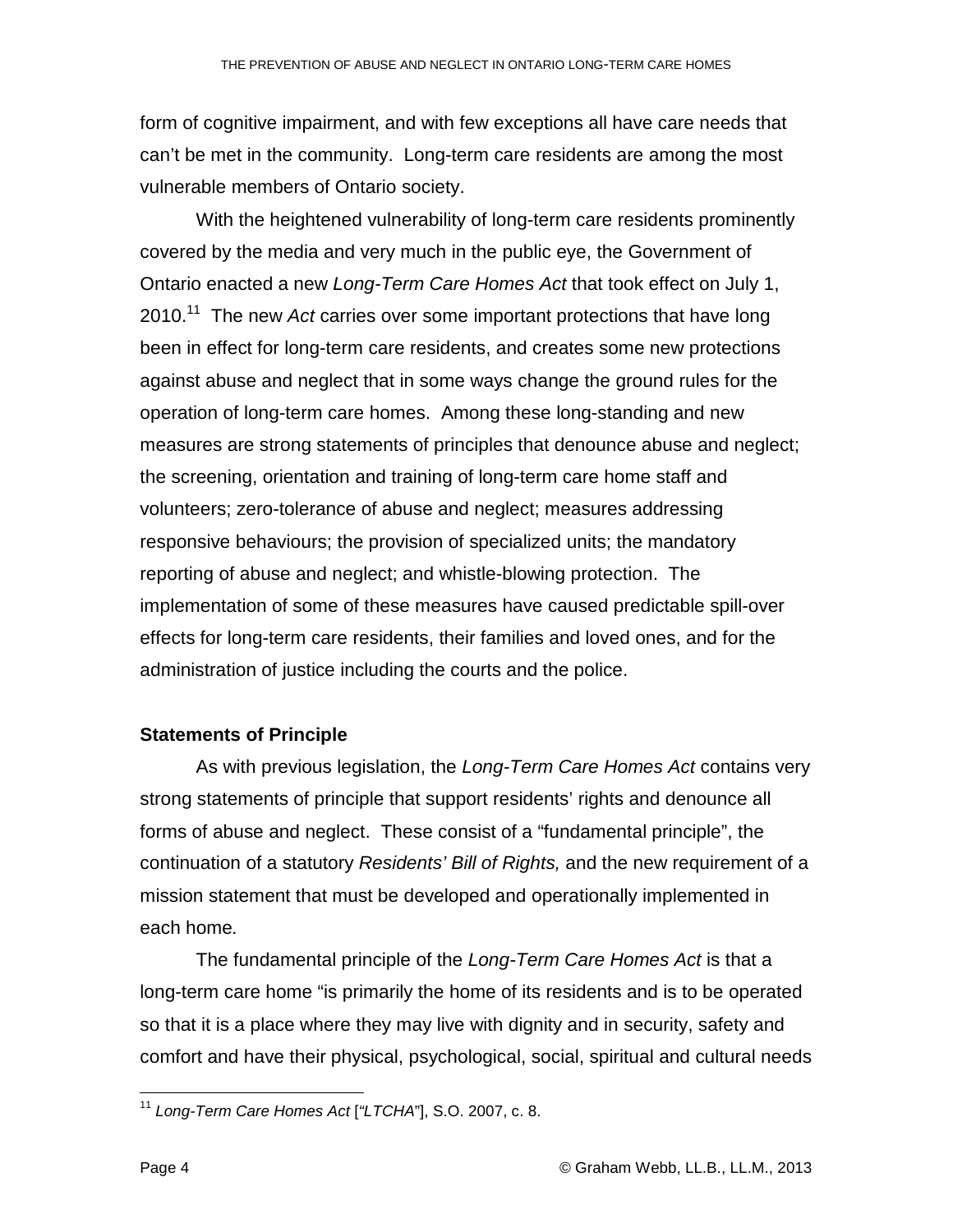adequately met."<sup>12</sup> This statement of principle is carried over from previous legislation, and is a very instructive command.

Not long ago, "long-term care *homes*" were in Ontario called "long-term care facilities", and this concept of institutional care was itself incongruous with the fundamental principle (which then existed) that the place is primarily "the home of its residents". The concept of "home" is indeed fundamentally important where the same physical space is at once the intersection of a home, a work place, and a place of business. The displacement of the concept of home to the busy work and business interests of a nursing home or home for the aged can be overwhelmingly disempowering to older adults who live there.

The new Act continues a Residents' Bill of Rights that has existed by law or by government policy for nearly twenty years.<sup>13</sup> The Residents' Bill of Rights is a list of 27 rights that are prominently posted in every long-term care home, and are deemed to form part of every long-term care home admission agreement. Among the more basic rights that are pertinent to the prevention of abuse and neglect are:

- the right to be treated with courtesy and respect and in a way that fully recognizes the resident's individuality and respects the resident's dignity;
- the right to be protected from abuse; and,
- the right not to be neglected by the licensee or staff.

Other rights such as the right to be properly sheltered, fed, clothed, groomed and cared for; to live in a safe and clean environment; to be afforded privacy in treatment; to have one's participation in decision-making respected, and the like are equally important in the recognition and prevention of abuse.

 A new requirement of the Long-Term Care Homes Act is that each longterm care home have a mission statement that is consistent with the fundamental principle and the Residents' Bill of Rights, and that the mission statement is "put into practice in the day-to-day operation of the long-term care home".<sup>14</sup>

 $\overline{1}$  $12$  *lbid.*, s. 1.

 $13$  *lbid.*, s. 3.

 $14$  *lbid.*, s. 4.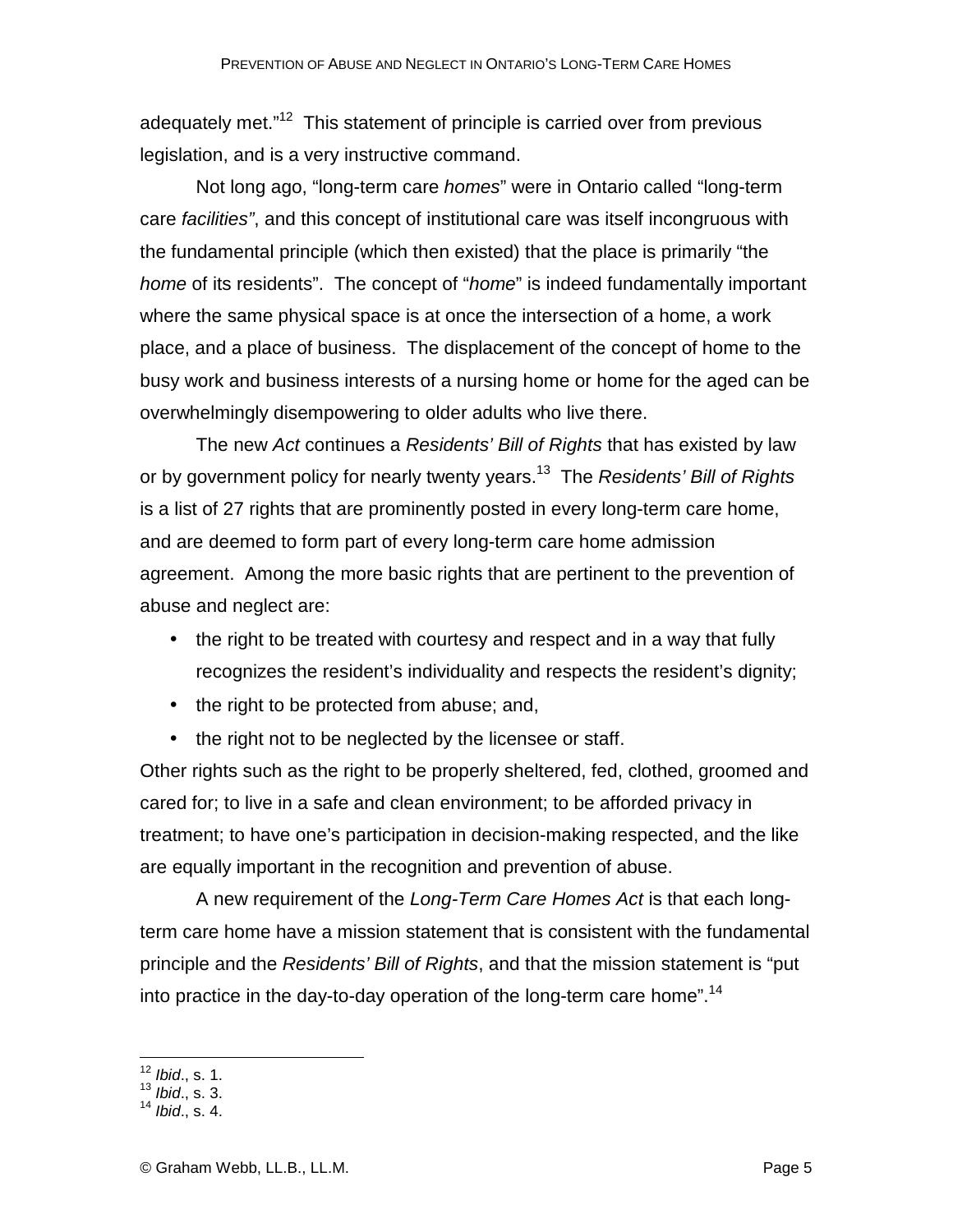## **Screening, Orientation and Training of Staff and Volunteers**

Although many long-term care homes have already been screening staff and volunteers as a risk management measure, this was not an industry-wide practice because they were not legally required to do so. The new Long-Term Care Homes Act requires that all staff and volunteers must be screened with a criminal reference check, including a "vulnerable sector screen", conducted within six-months before the staff member is hired or the volunteer accepted by the home.<sup>15</sup>

There is no periodic renewal of the screening process, but instead there is a self-reporting mechanism. The Act requires every staff member or volunteer to provide the home with a signed declaration disclosing every criminal offence with which the person has been charged and the outcome of the charge; and every peace bond, probation order, fire-arms prohibition order, warrant or restraining order made under the criminal or family law promptly after the person has been charged or an order or conviction has been made.<sup>16</sup>

 The screening requirements do not apply to the medical director of the home, or any physician or registered nurse who acts as an attending health-care professional on call to provide around-the-clock medical coverage. Occasional maintenance workers who do not have direct contact with residents and work onsite under the supervision of a screened employee are also exempt.<sup>17</sup>

 Before starting work, all staff must receive training in areas that include the Resident's Bill of Rights, the home's mission statement, zero tolerance of abuse and neglect, mandatory reporting of abuse, whistle-blower protection, and the minimization of restraints.<sup>18</sup> Volunteers are not required to undergo any training, but the home is required to offer orientation sessions to volunteers on the same topics.<sup>19</sup> In addition, all staff who provide direct care to residents must receive training on an annual basis on abuse recognition and prevention; mental

 $\overline{a}$ 

 $15$  *lbid.*, s. 75 and O.Reg. 79/10, s. 215(1)-(3).

 $16$  O.Reg. 79/10, s. 215(4) and (5).

 $17$  *Ibid.*, s. 215(6) and (7).

 $18$  LTCHA, supra note 11, s. 76 (1) and (2).

<sup>19</sup> Ibid., s. 77.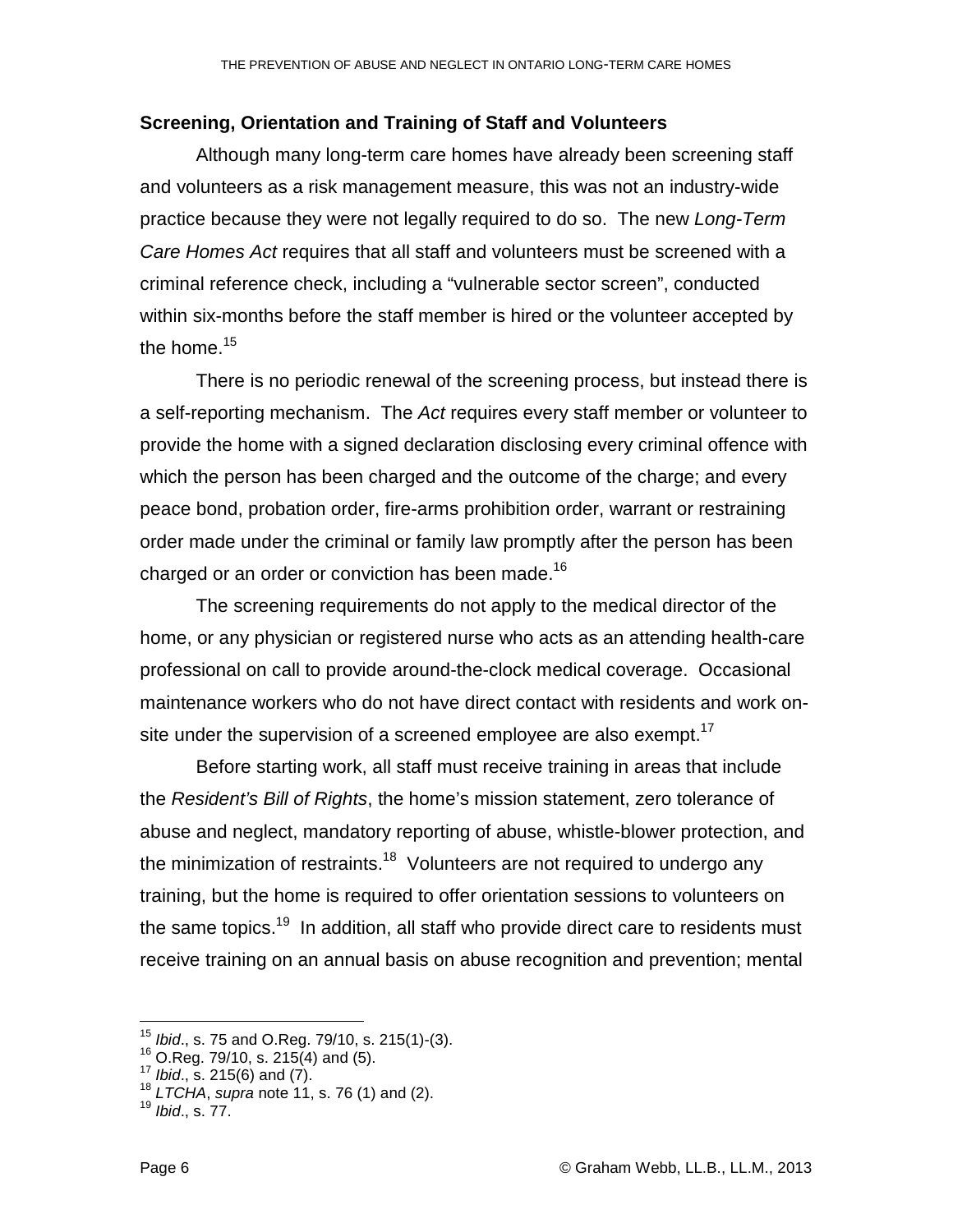health issues, including caring for persons with dementia; behavioural management; and the minimization of restraints.<sup>20</sup>

#### **Zero Tolerance of Abuse and Neglect**

The Long-Term Care Homes Act requires every home to develop a written policy to promote zero tolerance of abuse and neglect of its residents, and to ensure that the policy is complied with. At minimum, the policy must clearly state what constitutes abuse and neglect and that it will not be tolerated. It must provide a program for preventing abuse and neglect. It must explain the duty of mandatory reporting and procedures for investigating and responding to specific incidents, along with the consequences for those who abuse or neglect residents. The home must ensure that the zero-tolerance policy is communicated to all staff, residents and residents' substitute decision-makers.<sup>21</sup>

The Act now requires that the home promptly notify the abused resident's substitute decision-maker, if there is one, and any other person designated by the resident of any alleged, suspected or witnessed incident of abuse or neglect. If the incident causes a physical injury, pain or distress that could potentially be detrimental to the resident's health or well-being, notification must be made immediately. In any other case, notification must be made within 12 hours of the time the home became aware of the incident. $^{22}$ 

The home must also notify the resident (without regard to mental capacity) and the resident's substitute decision-maker of the results of the investigation immediately upon its completion. $23$ 

 The home is also permitted, at its discretion, to notify a person the home reasonably believes is responsible for the suspected abuse or neglect of a resident.<sup>24</sup>

 If any alleged, suspected or witnessed incident of abuse or neglect may constitute a criminal offence, the home is now required to notify the police

<u>.</u>

 $^{20}$  Ibid., s. 76(7).

 $^{21}$  *Ibid.*, ss. 19 and 20.

<sup>22</sup> O.Reg. 79/10, s. 97.

 $23$  *Ibid.* 

 $24$  Ibid.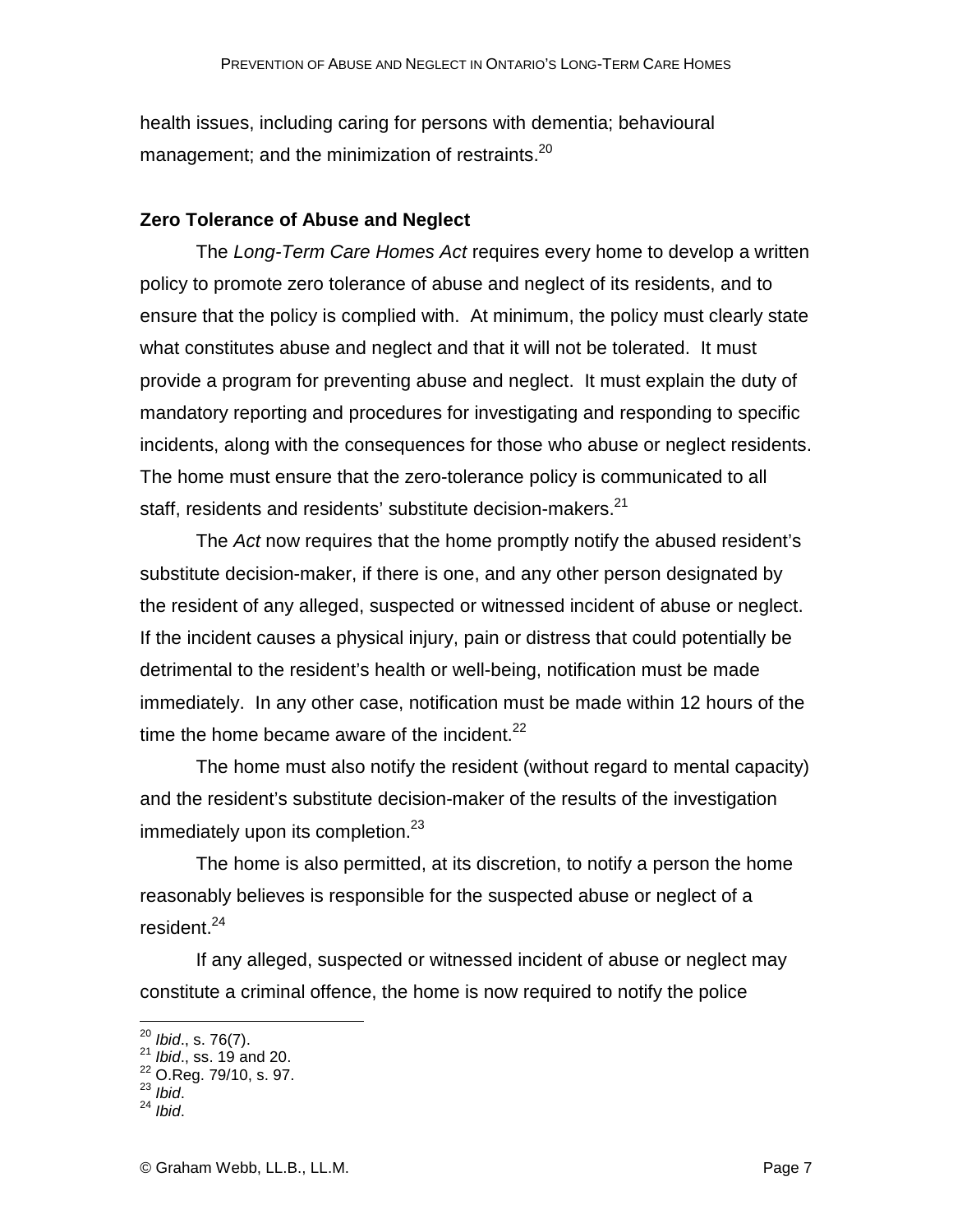immediately. <sup>25</sup> This is a new provision that has wide support because of historical reluctance to make police reports in these matters. However, zerotolerance policies of any type are very difficult to implement, and it has been very problematic for long-term care homes and police forces to come to a common understanding of which incidents may constitute a criminal offence and therefore must be reported to the police.

#### **Responsive Behaviours**

 Under the new Long-Term Care Homes Act, a "responsive behaviour" means a resident's behaviour that may indicate an unmet need in the person or a response to circumstances that may be frustrating, frightening or confusing to the resident.<sup>26</sup> The Act now requires every long-term care home to develop screening protocols and means to assess and identify behavioural triggers that may result in responsive behaviours, and techniques and interventions to prevent, minimize or respond to responsive behaviours. These materials are to be developed and implemented in accordance with evidence-based practices and, if there are none, in accordance with prevailing practices. They are to be evaluated and updated at least annually, with a written record supporting the evaluation process. Most importantly, the home must ensure that for each resident demonstrating responsive behaviours, the behavioural triggers for the resident are identified where possible; strategies are developed and implemented to respond to the behaviours, where possible; and action is taken to respond to the resident's needs. $27$ 

 The home must also develop procedures and interventions to help residents and staff who are at risk of harm because of a resident's behaviours and to minimize the risk of altercations between and among residents. The Act requires that all direct-care staff must be advised at the beginning of every shift

 $\overline{\phantom{a}}$ 

<sup>&</sup>lt;sup>25</sup> LTCHA, supra note 11, s. 98.

 $^{26}$  O.Reg. 79/10., s. 1.

 $^{27}$  Ibid., s. 53.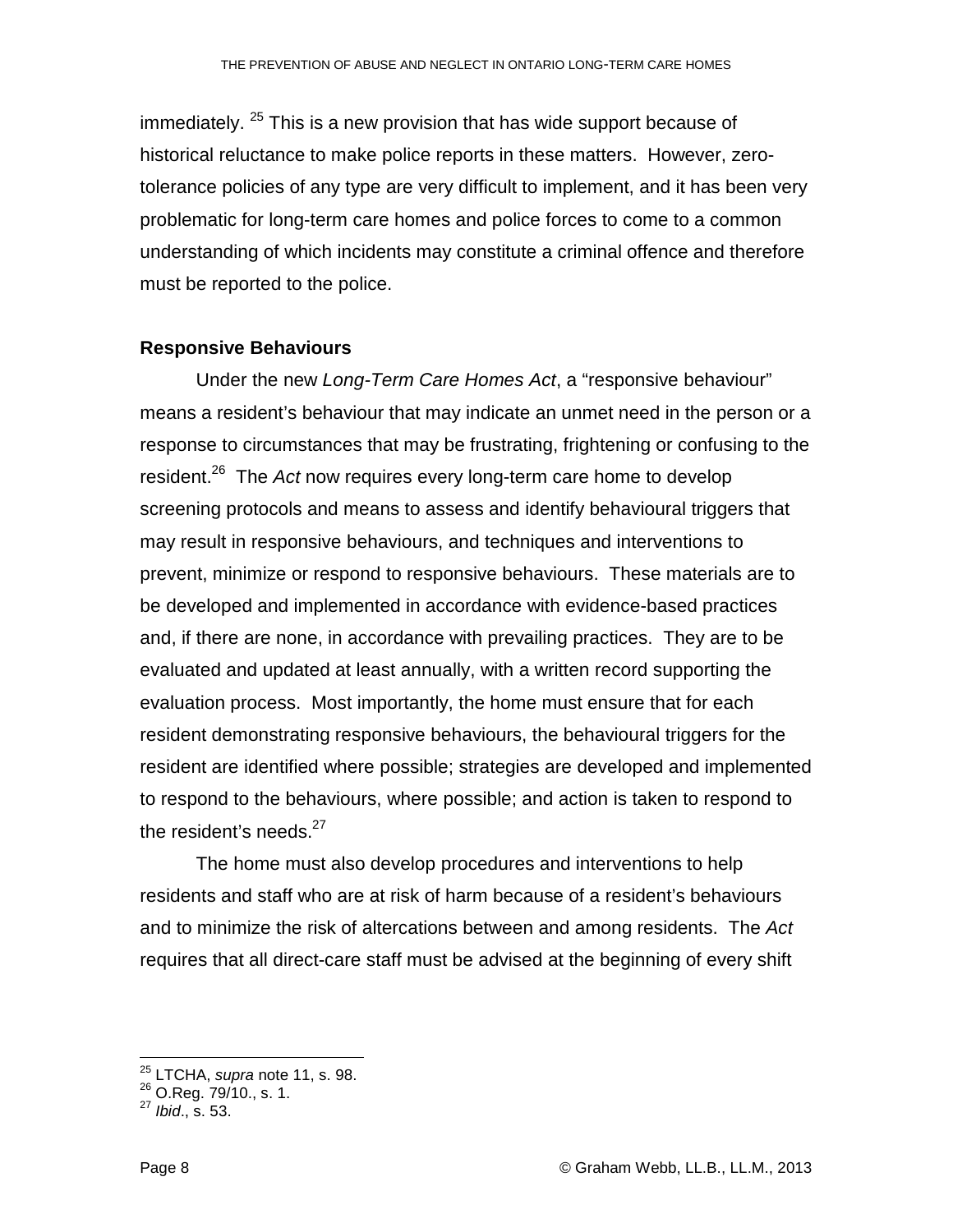of each resident whose behaviours require heightened monitoring because they pose a risk to the resident or others.<sup>28</sup>

## **Specialized Units**

 The development of specialized long-term care units that provide the care and supervision that is needed for violent or aggressive cognitively impaired residents has a place of particular importance in Ontario health-care policy. In June 2001, a violent and cognitively impaired man was admitted to a Toronto, Ontario nursing home. He did not speak English or any other language in which care services were offered and might not have recognized his surroundings. Before nightfall on the day of his admission, be bludgeoned two of his roommates to death and attempted to kill a third resident of the home. The assailant was charged with two counts of murder, but later died in hospital while undergoing a psychiatric assessment.

The repercussions of this tragic incident continue to resound throughout the long-term care system. It has highlighted the much overlooked fact of resident-on-resident violence that so often results from housing demented and other cognitively impaired residents in congregate living situations. The resulting coroner's inquest recommended the development of specialized behavioural units that are now mandated as a response to responsive behaviours and other factors that place long-term care residents at risk of abuse from other residents.

 The new Act provides for a separate waiting list for admission to a specialized unit, and allows crisis admissions to be made in advance of earlier non-crisis applications for admission.

## **Mandatory Reporting of Abuse and Neglect**

 While Ontario does not have laws requiring the mandatory reporting of elder abuse in most situations, a specific mandatory reporting requirement applies to long-term care homes. Any person, save and except for a long-term care resident, who "has reasonable grounds to suspect" that specified acts of

 $\overline{\phantom{a}}$  $^{28}$  *lbid.*, ss. 54 and 55.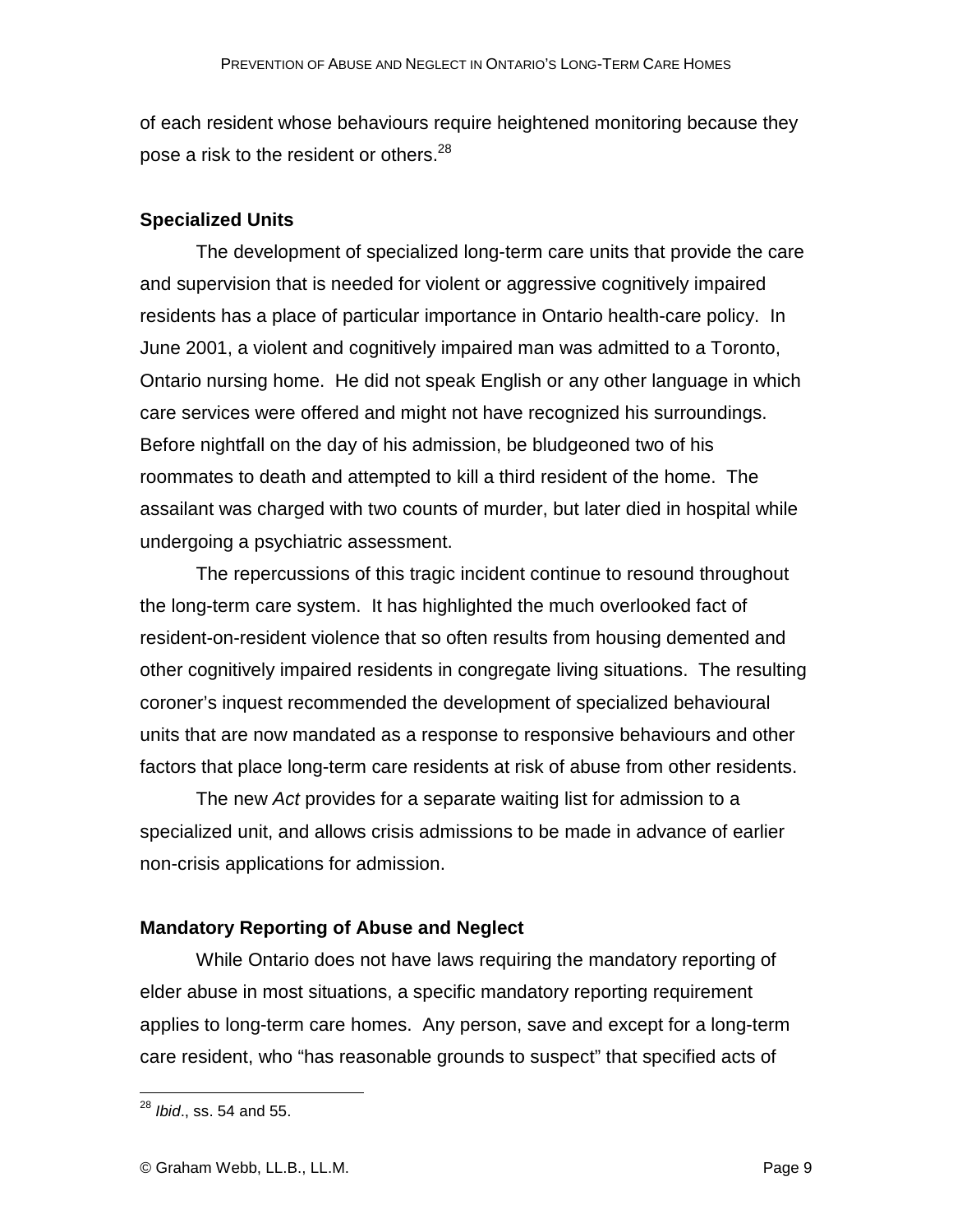abuse or neglect have occurred or may occur is required by law to immediately report the suspicion and the information upon which it is based to the Director of long-term care. The reportable acts of abuse and neglect are:

- 1. Improper or incompetent treatment or care of a resident that resulted in harm or a risk of harm to the resident;
- 2. Abuse of a resident by anyone or neglect of a resident by the home or its staff that resulted in harm or a risk of harm to the resident;
- 3. Unlawful conduct that resulted in harm or a risk of harm to the resident;
- 4. Misuse or misappropriation of a resident's money; and,
- 5. Misuse of misappropriation of government funding provided to the home.<sup>29</sup> The provision of a mandatory report to the Director of long-term care can form a quandary for the reporter because it is an offence to include in the report information the reporter knows to be false. $30$  Undoubtedly, the prohibition against false statements is a necessary measure. However, in the world of long-term care in Ontario the creation of this offence can have a very chilling effect. In the past, whistle-blowers have felt extremely frightened and intimidated by the pressures brought to bear on them after publicly voicing complaints over documented and recorded abuse and neglect.

While residents are not required to make reports, they may do so and the prohibition against false reporting explicitly does not apply to incapable residents.<sup>31</sup>

 The obligation to report does extend to physicians, social workers and other health care practitioners, even if the information upon which a report may be based is privileged and confidential. $32$  However, the mandatory reporting obligation does not affect any solicitor/client privilege.  $33$ 

While the obligation to report applies to everyone, a *quasi*-criminal offence of failing to report applies only to the following categories of persons:

 $\overline{a}$ 

 $^{29}$  LTCHA, supra note 11, s. 24(1).

 $30$  *Ibid.*, s. 24(2).

 $31$  *Ibid.*, s. 24(3).

 $32$  *lbid.*, s. 24(4).

 $33$  *Ibid.*, s. 24(7)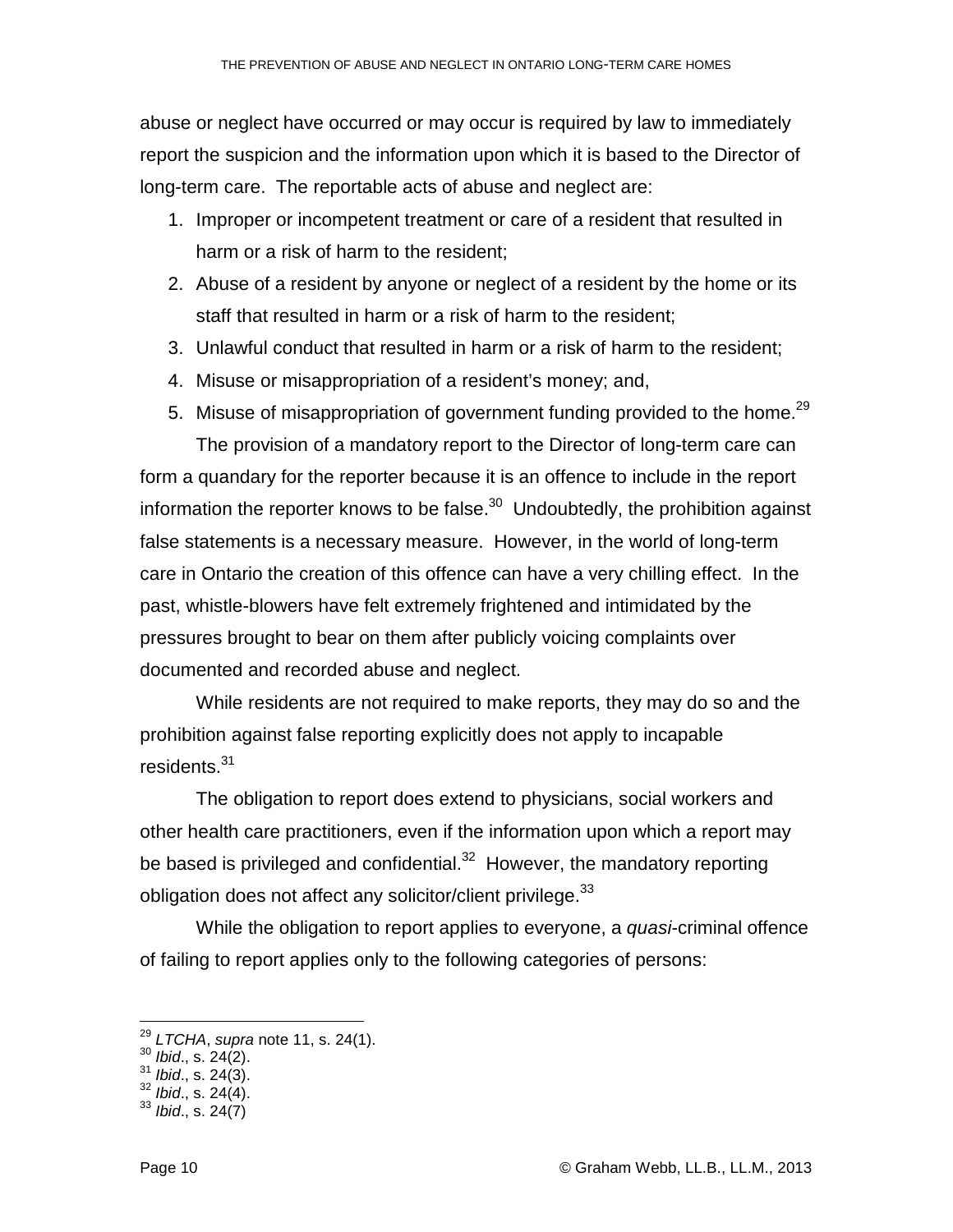- 1. The long-term care home licensee or manager, its officers, directors and members of a management board or committee;
- 2. A staff member of the long-term care home;
- 3. Any person who provides professional services to a resident or to the long-term care home in the areas of health, social work or social services work.<sup>34</sup>

It is also an offence for any of the same group of persons to coerce or intimidate a person not to make a report; to discourage a person from making a report; or to authorize, permit or concur in a contravention of the duty to report.<sup>35</sup>

 However, outside of the specified group of persons, there is no penalty under the Act for failing to make a mandatory report of resident abuse and neglect. It seems odd that the Act imposes a very broad legal obligation to report long-term care resident abuse or neglect on everyone but long-term care residents, and then creates an offence of failing to report only for limited categories of individuals. Despite this, the duty to report is helpful to family, friends and other visitors to long-term care homes who wish to report abuse and are able to point to a legal duty to do so, even if there is no corresponding penalty for failing to report. One of the many functions of law is to instruct the public on what forms proper conduct, and in this case mandatory reporting law is of assistance to those individuals.

# **Whistle-Blower Protection**

The Long-Term Care Act provides that no person shall retaliate against another person, whether by action or omission, or threaten to do so because of the disclosure of information to an inspector or to the Director of long-term care, or for giving evidence in any proceeding in connection with the enforcement of the Act. Retaliation includes dismissing, disciplining or suspending a staff

 $\overline{a}$  $34$  *Ibid.*, s. 24(5).

 $35$  *Ibid.*, s. 24(6).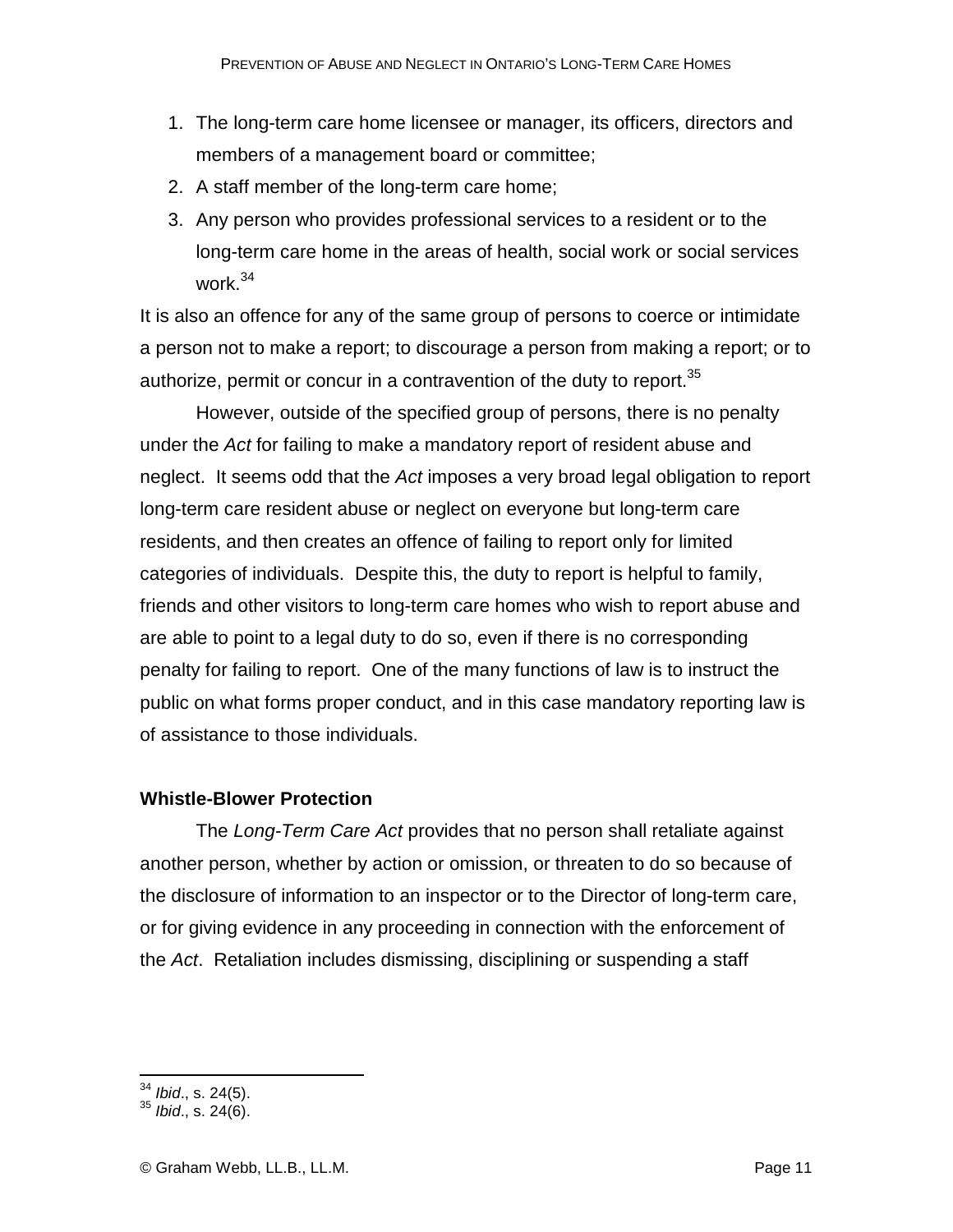member; imposing a penalty upon any person; and intimidating, coercing or harassing any person.<sup>36</sup>

 The Act also addresses the technique of long-term care home management making problematic residents feel unwelcome to the point that they fear discharge or may in fact seek their own discharge from the home. The Act provides that "a resident shall not be discharged from a long-term care home, threatened with discharge, or in any way be subjected to discriminatory treatment" because of any disclosure or report, "even if the resident or another person acted maliciously or in bad faith, and no family member of a resident, substitute decision-maker of a resident or a person of importance to a resident shall be threatened with the possibility of any of those being done to the resident." Discriminatory treatment includes "any change or discontinuation of any service or care of a resident or the threat of any such change or discontinuation".<sup>37</sup>

 The Act also provides that the long-term care home must have written procedures for handling complaints, and that every alleged, suspected or witnessed incident of abuse or neglect is investigated, reported to the Director of long-term care, and that appropriate action is taken.<sup>38</sup>

## **Police Response**

 Police forces throughout Ontario have had mixed responses to the zerotolerance policies that are now combined with the mandatory reporting of elder abuse in Ontario long-term care homes. Police forces have described the implementation of these policies as a "steep learning curve". Police forces want to be notified of reportable incidents of abuse and neglect in long-term care homes. However, the investigation of these reports can severely affect the staffing requirement of smaller police forces and detachments. In some quarters, the additional resources required for investigations of this type are difficult to

 $\overline{a}$  $36$  *Ibid.*, s. 26.

 $37$  Ibid.

<sup>38</sup> Ibid., ss. 21-23.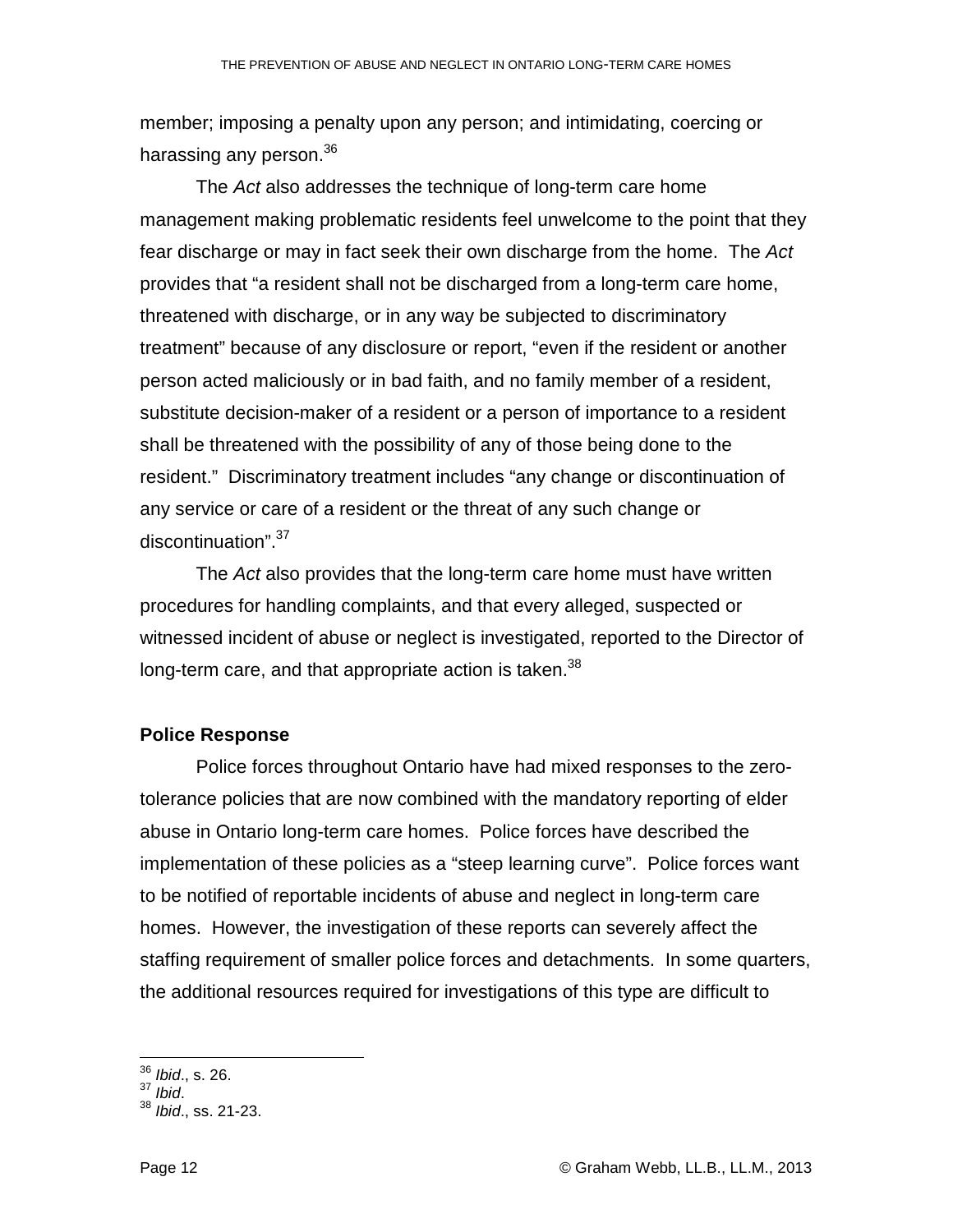accommodate while operational aspects of police budgets are, at the same time, being reduced.

 The crux of the problem for some homes and police detachments is the absence of guidelines and protocols, and the lack of a clear understanding as to what forms a reportable offence under a zero-tolerance policy. One of the most problematic areas is resident-on-resident violence, where the cognitive ability of the assailant, and perhaps the victim(s) of violence as well, is so severely compromised that it would be difficult if not impossible to form the intention to commit a criminal offence. Another difficult area is the fact of sexual relations involving cognitively impaired long-term care residents. It is difficult to know when behaviours that involve a cognitive impairment cross the line of criminality.

In some cases, an overburdened home may respond issues of residenton-resident violence by simply turning the matter over to the police in hopes that the arrest and removal of an aggressive, cognitively impaired resident from the premises will relieve the home from taking other steps that might be needed to cope with the resident's responsive behaviours. In some sense, the arrest and criminal detention of a cognitively impaired older adult potentially forms an unsatisfactory substitute for a workable care plan in a long-term care home. In most cases, if an arrest were made, the older adult would eventually re-enter the long-term care system at a different home with much higher care needs due to the upset caused by intervening events. This merely transfers the managerial problems from one home to another. This dynamic creates an uneasy tension between the roles of the health-care and criminal-justice systems, with the police, the courts and long-term care homes on the front lines of the conflict.

 Police forces throughout Ontario are presently developing training materials on the basis of case scenarios and previous examples of incidents that police have dealt with in the field. For example, the Ontario Provincial Police, the Durham Regional Police and partners including the University of Ontario Institute of Technology are presently developing e-learning materials on elder abuse that will include a segment on long-term care homes, with appropriate attention to the new zero-tolerance policies. These materials are intended to provide a means of